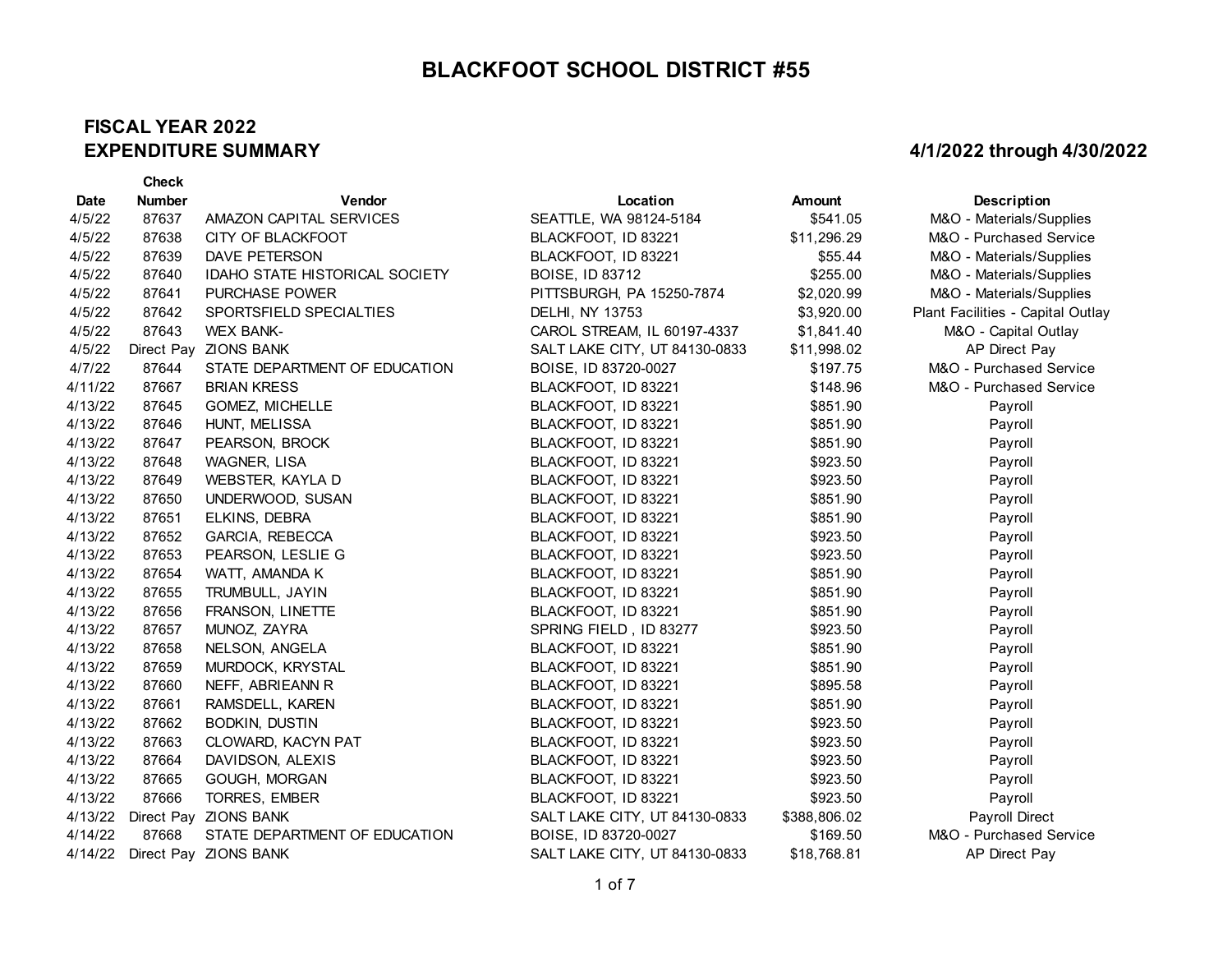#### **FISCAL YEAR 2022 EXPENDITURE SUMMARY**

**Check** 

| <b>Date</b> | <b>Number</b> | Vendor                | Location                      | Amount      | Description                      |
|-------------|---------------|-----------------------|-------------------------------|-------------|----------------------------------|
| 4/14/22     |               | Direct Pay ZIONS BANK | SALT LAKE CITY, UT 84130-0833 | \$1,703.80  | AP Direct Pay                    |
| 4/14/22     |               | Direct Pay ZIONS BANK | SALT LAKE CITY, UT 84130-0833 | \$76,118.40 | Payroll Taxes                    |
| 4/20/22     | 1323          | <b>JACOB SPJUTE</b>   | BLACKFOOT, ID 83221           | \$675.12    | <b>BPAC - Materials/Supplies</b> |
| 4/20/22     | 87669         | HUNT, MELISSA         | BLACKFOOT, ID 83221           | \$3,525.71  | Payroll                          |
| 4/20/22     | 87670         | HONE, CALEB           | BLACKFOOT, ID 83221           | \$542.66    | Payroll                          |
| 4/20/22     | 87671         | FRANSON, LINETTE      | BLACKFOOT, ID 83221           | \$1,196.41  | Payroll                          |
| 4/20/22     | 87672         | NELSON, ANGELA        | BLACKFOOT, ID 83221           | \$1,341.93  | Payroll                          |
| 4/20/22     | 87673         | MURDOCK, KRYSTAL      | BLACKFOOT, ID 83221           | \$3,454.07  | Payroll                          |
| 4/20/22     | 87674         | RAMSDELL, KAREN       | BLACKFOOT, ID 83221           | \$1,296.90  | Payroll                          |
| 4/20/22     | 87675         | GOMEZ, MICHELLE       | BLACKFOOT, ID 83221           | \$833.19    | Payroll                          |
| 4/20/22     | 87676         | PEARSON, BROCK        | BLACKFOOT, ID 83221           | \$488.52    | Payroll                          |
| 4/20/22     | 87677         | WAGNER, LISA          | BLACKFOOT, ID 83221           | \$502.11    | Payroll                          |
| 4/20/22     | 87678         | WEBSTER, KAYLA D      | BLACKFOOT, ID 83221           | \$481.85    | Payroll                          |
| 4/20/22     | 87679         | HONE, CALEB           | BLACKFOOT, ID 83221           | \$38.34     | Payroll                          |
| 4/20/22     | 87680         | ELKINS, DEBRA         | BLACKFOOT, ID 83221           | \$1,093.83  | Payroll                          |
| 4/20/22     | 87681         | GARCIA, REBECCA       | BLACKFOOT, ID 83221           | \$479.54    | Payroll                          |
| 4/20/22     | 87682         | PEARSON, LESLIE G     | BLACKFOOT, ID 83221           | \$266.53    | Payroll                          |
| 4/20/22     | 87683         | WATT, AMANDA K        | BLACKFOOT, ID 83221           | \$1,076.07  | Payroll                          |
| 4/20/22     | 87684         | TRUMBULL, JAYIN       | BLACKFOOT, ID 83221           | \$1,002.77  | Payroll                          |
| 4/20/22     | 87685         | BLACK, GAVIN          | BLACKFOOT, ID 83221           | \$41.84     | Payroll                          |
| 4/20/22     | 87686         | CAUDLE, RYLEIGH       | BLACKFOOT, ID 83221           | \$45.20     | Payroll                          |
| 4/20/22     | 87687         | CLAPP, RYKER          | BLACKFOOT, ID 83221           | \$43.53     | Payroll                          |
| 4/20/22     | 87688         | DALLEY, PRESTYN J     | BLACKFOOT, ID 83221           | \$21.76     | Payroll                          |
| 4/20/22     | 87689         | HOBBS, EMILY M        | BLACKFOOT, ID 83221           | \$13.39     | Payroll                          |
| 4/20/22     | 87690         | HUMPHERYS, HADLEY C   | BLACKFOOT, ID 83221           | \$18.41     | Payroll                          |
| 4/20/22     | 87691         | JOHNSON, JAYMIE       | BLACKFOOT, ID 83221           | \$63.61     | Payroll                          |
| 4/20/22     | 87692         | MUNOZ, ZAYRA          | SPRING FIELD, ID 83277        | \$792.31    | Payroll                          |
| 4/20/22     | 87693         | SCOTT-GARDNER, TIARA  | BLACKFOOT, ID 83221           | \$38.51     | Payroll                          |
| 4/20/22     | 87694         | NEFF, ABRIEANN R      | BLACKFOOT, ID 83221           | \$457.73    | Payroll                          |
| 4/20/22     | 87695         | <b>BODKIN, DUSTIN</b> | BLACKFOOT, ID 83221           | \$727.25    | Payroll                          |
| 4/20/22     | 87696         | CARRIGAN, LINDA A     | BLACKFOOT, ID 83221           | \$221.64    | Payroll                          |
| 4/20/22     | 87697         | CLOWARD, KACYN PAT    | BLACKFOOT, ID 83221           | \$644.14    | Payroll                          |
| 4/20/22     | 87698         | CONLEY, DENNIS        | BLACKFOOT, ID 83221           | \$83.11     | Payroll                          |
| 4/20/22     | 87699         | COOPER, JAMIE         | BLACKFOOT, ID 83221           | \$41.56     | Payroll                          |
| 4/20/22     | 87700         | DAVIDSON, ALEXIS      | BLACKFOOT, ID 83221           | \$568.50    | Payroll                          |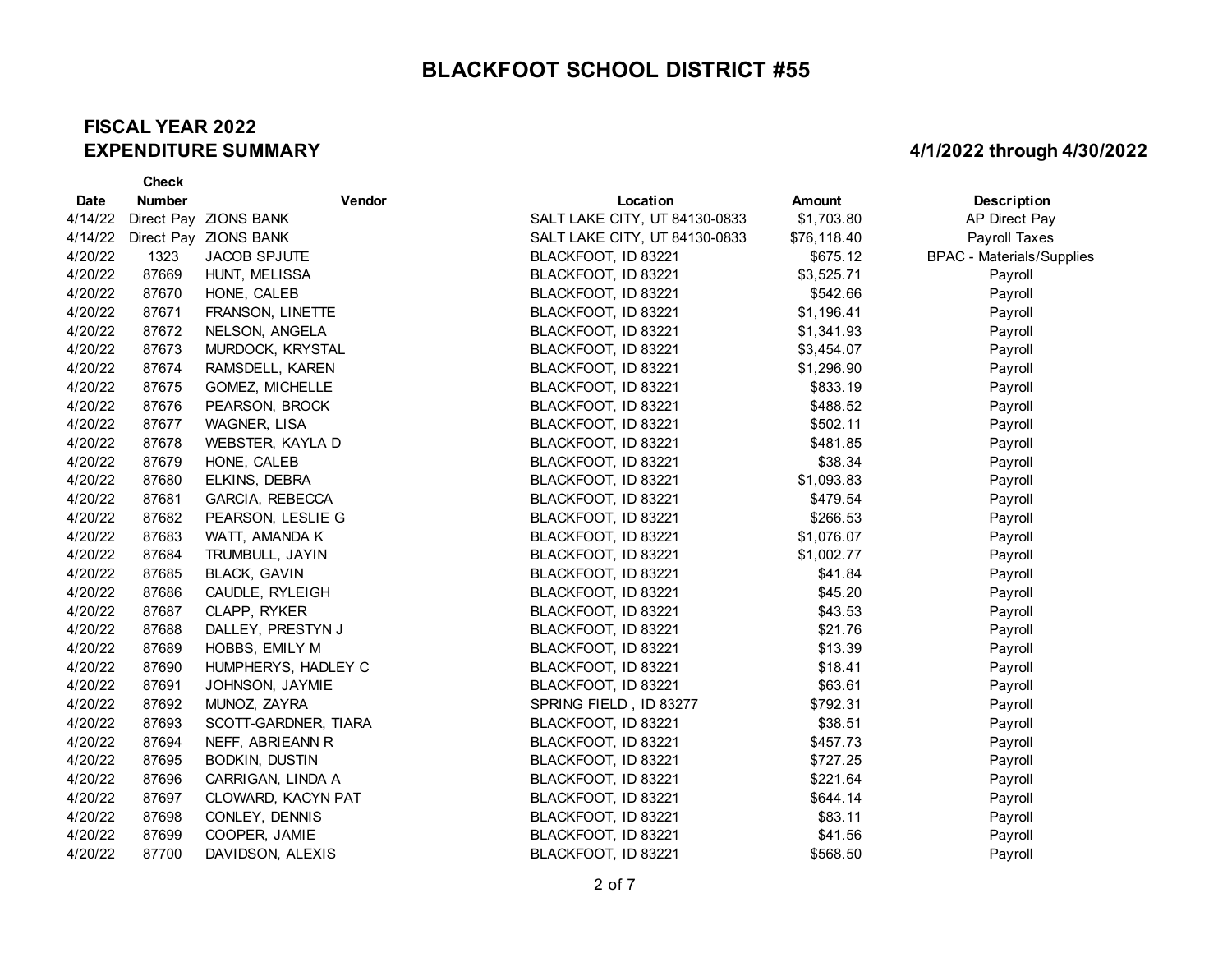#### **FISCAL YEAR 2022 EXPENDITURE SUMMARY**

|             | <b>Check</b>  |                                       |                            |             |                                      |
|-------------|---------------|---------------------------------------|----------------------------|-------------|--------------------------------------|
| <b>Date</b> | <b>Number</b> | Vendor                                | Location                   | Amount      | Description                          |
| 4/20/22     | 87701         | GOUGH, MORGAN                         | BLACKFOOT, ID 83221        | \$969.67    | Payroll                              |
| 4/20/22     | 87702         | HARKER, MADALONE L                    | BLACKFOOT, ID 83221        | \$321.73    | Payroll                              |
| 4/20/22     | 87703         | HENDERSON, HADLIE                     | BLACKFOOT, ID 83221        | \$1,267.33  | Payroll                              |
| 4/20/22     | 87704         | HENDERSON, KYAH N                     | BLACKFOOT, ID 83221        | \$764.65    | Payroll                              |
| 4/20/22     | 87705         | JOHNS, LISA                           | BLACKFOOT, ID 83221        | \$144.76    | Payroll                              |
| 4/20/22     | 87706         | JOHNSON, KRIS                         | BLACKFOOT, ID 83221        | \$72.38     | Payroll                              |
| 4/20/22     | 87707         | MONROE, MICHAEL                       | BLACKFOOT, ID 83221        | \$1,417.28  | Payroll                              |
| 4/20/22     | 87708         | MURDOCH, EMILEE                       | BLACKFOOT, ID 83221        | \$41.56     | Payroll                              |
| 4/20/22     | 87710         | SANDERS, MELISSA                      | BLACKFOOT, ID 83221        | \$657.30    | Payroll                              |
| 4/20/22     | 87711         | SPRAKER, ANDREA                       | BLACKFOOT, ID 83221        | \$83.11     | Payroll                              |
| 4/20/22     | 87712         | TORRES, EMBER                         | BLACKFOOT, ID 83221        | \$615.88    | Payroll                              |
| 4/20/22     | 87713         | ANDERSON, STEVE                       | IDAHO FALLS, ID 83402      | \$1,015.85  | Payroll                              |
| 4/20/22     | 87714         | CALLISTER, REX N                      | BLACKFOOT, ID 83221        | \$520.45    | Payroll                              |
| 4/20/22     | 87715         | CHANDLER, SASHA M                     | BLACKFOOT, ID 83221        | \$1,923.65  | Payroll                              |
| 4/20/22     | 87716         | COTA, KELSEIE                         | BLACKFOOT, ID 83221        | \$646.45    | Payroll                              |
| 4/20/22     | 87717         | COTA, MELISSA                         | BLACKFOOT, ID 83221        | \$269.67    | Payroll                              |
| 4/20/22     | 87718         | FULLER, DYLAN                         | BLACKFOOT, ID 83221        | \$843.86    | Payroll                              |
| 4/20/22     | 87719         | JOHNSON, AME JO                       | BLACKFOOT, ID 83221        | \$1,700.15  | Payroll                              |
| 4/20/22     | 87720         | JONES, ALEXANDER                      | BLACKFOOT, ID 83221        | \$808.06    | Payroll                              |
| 4/20/22     | 87721         | LUNA, ANICIA                          | BLACKFOOT, ID 83221        | \$323.22    | Payroll                              |
| 4/20/22     | 87722         | SORENSEN, TAMMY                       | BLACKFOOT, ID 83221        | \$1,844.69  | Payroll                              |
| 4/20/22     | 87723         | DEPARTMENT OF CHILDREN                | BATON ROUGE, LA 70826      | \$60.75     | Payroll Ded                          |
| 4/20/22     | 87724         | DIVISION OF MANAGEMENT SERVICES       | BOISE, ID 83707-0108       | \$752.00    | Payroll Ded                          |
| 4/20/22     | 87725         | LOOKOUT CREDIT UNION                  | BLACKFOOT, ID 83221        | \$3,457.00  | Payroll Ded                          |
| 4/20/22     | 87726         | 1B IDAHO DIVISIONS OF CAREER          | BOISE, ID 83702-5936       | \$750.00    | C.T.E. - Purchased Service           |
| 4/20/22     | 87727         | A-1 ENGINE AND RADIATOR INC           | BLACKFOOT, ID 83221        | \$1,042.00  | M&O - Materials/Supplies             |
| 4/20/22     | 87728         | ABM INDUSTRY GROUPS LLC               | ATLANTA, GA 30353          | \$86,764.21 | M&O - Purchased Service              |
| 4/20/22     | 87729         | ACTION ROOTER SERVICE                 | BLACKFOOT, ID 83221        | \$820.00    | M&O - Materials/Supplies             |
| 4/20/22     | 87730         | ALL-STAR SAGES CREEK                  | POCATELLO, ID 83201        | \$1,498.00  | C.T.E. - Materials/Supplies          |
| 4/20/22     | 87731         | AMAZON CAPITAL SERVICES               | SEATTLE, WA 98124-5184     | \$2,356.63  | M&O - Materials/Supplies             |
| 4/20/22     | 87732         | ANDERSON JULIAN & HULL LLC            | BOISE, ID 83707-7426       | \$585.00    | M&O - Purchased Service              |
| 4/20/22     | 87733         | APPLE, INC.                           | DALLAS, TX 75284-6095      | \$1,817.00  | Title I - Materials/Supplies         |
| 4/20/22     | 87734         | BEARING & INDUSTRIAL SALES            | IDAHO FALLS, ID 83402-3330 | \$22.18     | Child Nutrition - Materials/Supplies |
| 4/20/22     | 87735         | <b>BIMBO BAKERIES</b>                 | BOSTON, MA 02241-2678      | \$1,125.58  | Child Nutrition - Materials/Supplies |
| 4/20/22     | 87736         | <b>BLACKFOOT HERITAGE SIXTH GRADE</b> | BLACKFOOT, ID 83221        | \$453.34    | M&O - Materials/Supplies             |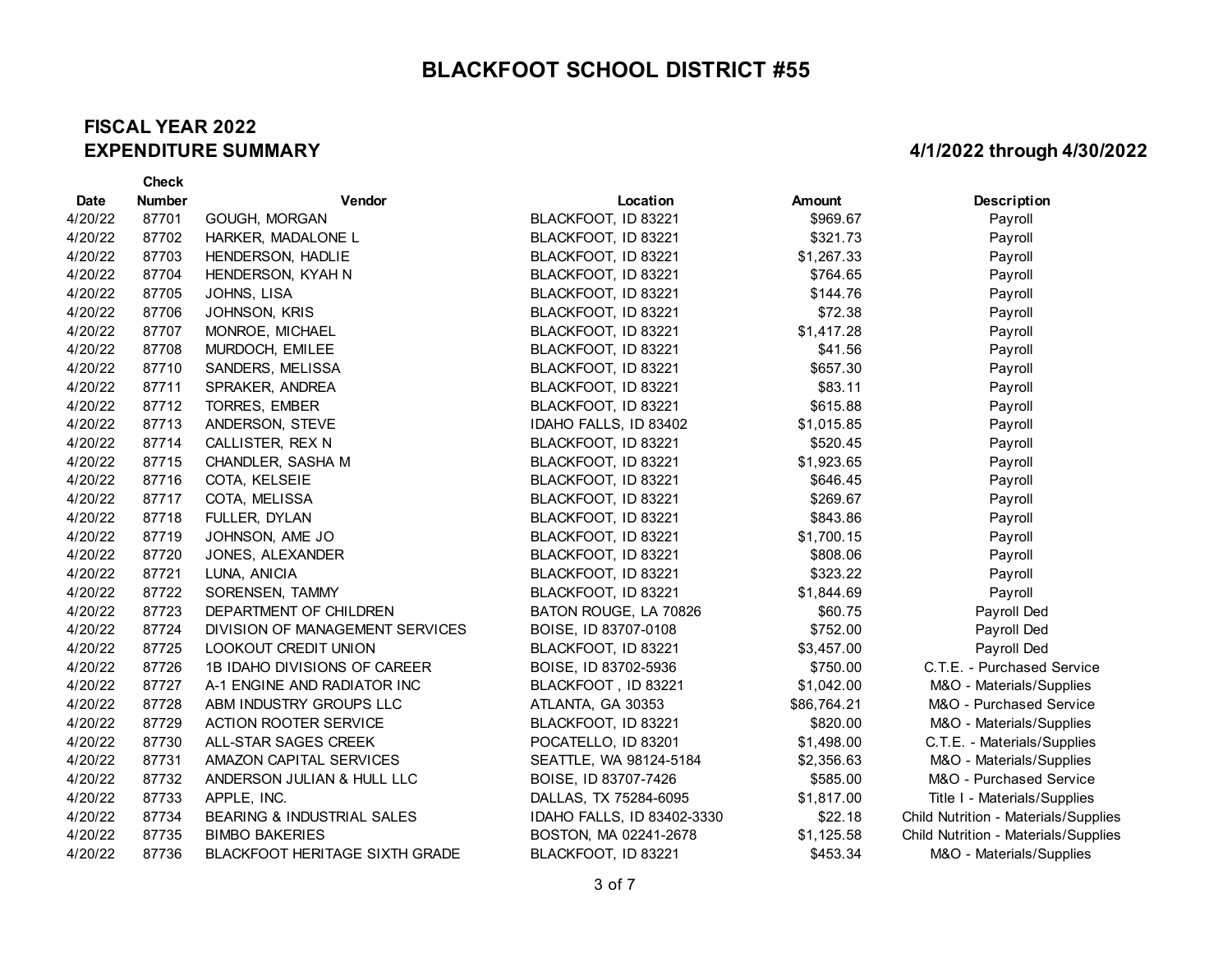#### **FISCAL YEAR 2022 EXPENDITURE SUMMARY**

**Check** 

| <b>Date</b> | <b>Number</b> | <b>Vendor</b>                                           | Location                    | <b>Amount</b> | <b>Description</b>                   |
|-------------|---------------|---------------------------------------------------------|-----------------------------|---------------|--------------------------------------|
| 4/20/22     | 87737         | <b>BLACKFOOT HIGH SCHOOL</b>                            | BLACKFOOT, ID 83221         | \$4,445.22    | M&O - Materials/Supplies             |
| 4/20/22     | 87738         | BOUND TO STAY BOUND BOOKS INC                           | KANSAS CITY, MO 64187-0950  | \$482.52      | M&O - Materials/Supplies             |
| 4/20/22     | 87739         | BRADY INDUSTRIES, LLC                                   | LAS VEGAS, NV 89118         | \$867.76      | Child Nutrition - Materials/Supplies |
| 4/20/22     | 87740         | BRADY WORLDWIDE INC                                     | CHICAGO, IL 60694-1995      | \$70.64       | M&O - Materials/Supplies             |
| 4/20/22     | 87741         | <b>BSN SPORTS</b>                                       | DALLAS, TX 75284-1393       | \$1,114.53    | M&O - Purchased Service              |
| 4/20/22     | 87742         | C & M TRANSPORTATION                                    | BLACKFOOT, ID 83221         | \$7,048.12    | M&O - Purchased Service              |
| 4/20/22     | 87743         | <b>CAL RANCH STORES</b>                                 | IDAHO FALLS, ID 83403       | \$36.14       | M&O - Materials/Supplies             |
| 4/20/22     | 87744         | <b>CALEB NASH</b>                                       | BLACKFOOT, ID 83221         | \$200.36      | M&O - Purchased Service              |
| 4/20/22     | 87746         | <b>CAXTON PRINTERS</b>                                  | CALDWELL, ID 83605          | \$562.90      | M&O - Materials/Supplies             |
| 4/20/22     | 87747         | <b>CENTRAL TRANSFER STATION</b>                         | BLACKFOOT, ID 83221         | \$88.00       | M&O - Materials/Supplies             |
| 4/20/22     | 87748         | <b>CHASEN COBY</b>                                      | BLACKFOOT, ID 83221         | \$100.00      | JOM - Purchased Service              |
| 4/20/22     | 87749         | <b>CIT BANK</b>                                         | PASADENA, CA 91189-0706     | \$2,413.47    | Plant Facilities - Purchased Service |
| 4/20/22     | 87750         | COATES HEATER MFG, INC                                  | <b>KENT, WA 98035</b>       | \$1,068.42    | Child Nutrition - Capital Outlay     |
| 4/20/22     | 87751         | COMPUTER WAREHOUSE                                      | POCATELLO, ID 83201         | \$53,542.98   | ARPA - Materials/Supplies            |
| 4/20/22     | 87752         | <b>CULLIGAN WATER CONDITIONING</b>                      | POCATELLO, ID 83201-6207    | \$59.15       | M&O - Purchased Service              |
| 4/20/22     | 87753         | DAWN ENTERPRISES INC                                    | BLACKFOOT, ID 83221         | \$943.25      | M&O - Purchased Service              |
| 4/20/22     | 87754         | <b>DEMCO INC</b>                                        | MADISON, WI 53708-8048      | \$210.12      | M&O - Materials/Supplies             |
| 4/20/22     | 87755         | DIPPEL LATERAL DITCH CO                                 | BLACKFOOT, ID 83221         | \$280.00      | M&O - Purchased Service              |
| 4/20/22     | 87756         | ELECTRICAL WHOLESALE                                    | IDAHO FALLS, ID 83405-1980  | \$54.99       | M&O - Materials/Supplies             |
| 4/20/22     | 87757         | EMS LINQ INC                                            | WILMINGTON, NC 28412        | \$4,600.00    | Child Nutrition - Capital Outlay     |
| 4/20/22     | 87758         | <b>ENA SERVICES LLC</b>                                 | KNOXVILLE, TN 37995-8149    | \$5,006.18    | M&O - Purchased Service              |
| 4/20/22     | 87759         | <b>ERIKS - NORTH AMERICA</b>                            | CHICAGO, IL 60673-4055      | \$227.34      | M&O - Capital Outlay                 |
| 4/20/22     | 87760         | ETC LITE LLC                                            | SAN ANTONIO, TX 78270       | \$701.25      | M&O - Materials/Supplies             |
| 4/20/22     | 87761         | <b>FASTENAL COMPANY</b>                                 | WINONA, MN 55987            | \$73.50       | M&O - Materials/Supplies             |
| 4/20/22     | 87762         | <b>GEM STATE PAPER &amp; SUPPLY</b>                     | TWIN FALLS, ID 83303-0469   | \$4,348.31    | Child Nutrition - Materials/Supplies |
| 4/20/22     | 87763         | <b>GRANITE TELECOMMUNICATIONS, LLC</b>                  | BOSTON, MA 02171            | \$1,205.56    | M&O - Purchased Service              |
| 4/20/22     | 87764         | <b>GRASMICK PRODUCE</b>                                 | <b>BOISE, ID 83711</b>      | \$10,599.45   | Child Nutrition - Materials/Supplies |
| 4/20/22     | 87765         | <b>GROVE CITY DITCH COMPANY</b>                         | BLACKFOOT, ID 83221         | \$400.00      | M&O - Purchased Service              |
| 4/20/22     | 87766         | <b>GROVELAND WATER &amp; SEWER</b>                      | BLACKFOOT, ID 83221         | \$759.50      | M&O - Purchased Service              |
| 4/20/22     | 87767         | <b>HIGHLAND HIGH SCHOOL</b>                             | POCATELLO, ID 83201         | \$500.00      | M&O - Purchased Service              |
| 4/20/22     | 87768         | IDAHO FAMILY & CONSUMER SCIENCE ED ASS(OAKLEY, ID 83346 |                             | \$230.00      | C.T.E. - Materials/Supplies          |
| 4/20/22     | 87769         | <b>IDAHO POWER CO</b>                                   | CAROL STREAM, IL 60197-5381 | \$38,204.52   | M&O - Purchased Service              |
| 4/20/22     | 87770         | <b>IDAHO SCHOOL DISTRICT COUNCIL</b>                    | BOISE, ID 83705             | \$230.00      | M&O - Purchased Service              |
| 4/20/22     | 87771         | IDAHO WHOLESALE HARDWARE, INC                           | POCATELLO, ID 83201         | \$2,491.72    | M&O - Materials/Supplies             |
| 4/20/22     | 87772         | INTERMOUNTAIN GAS COMPANY                               | BISMARCK, ND 58506-5600     | \$11,171.92   | M&O - Purchased Service              |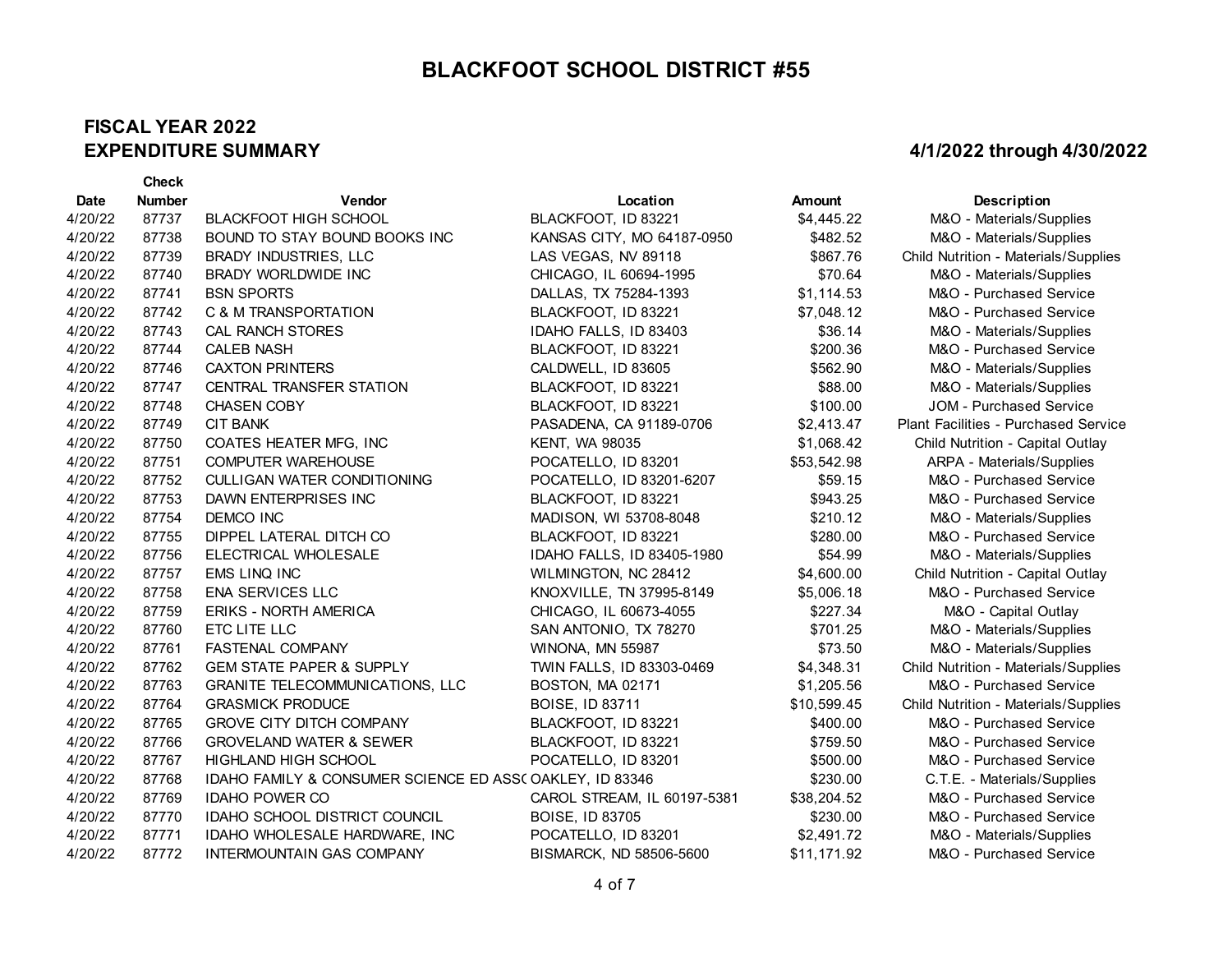#### **FISCAL YEAR 2022 EXPENDITURE SUMMARY**

**Check** 

| <b>Date</b> | <b>Number</b> | Vendor                                                       | Location                    | <b>Amount</b> | <b>Description</b>                   |
|-------------|---------------|--------------------------------------------------------------|-----------------------------|---------------|--------------------------------------|
| 4/20/22     | 87773         | <b>J &amp; S TRANSPORTATION LLC</b>                          | SHELLEY, ID 83274           | \$8,074.06    | M&O - Purchased Service              |
| 4/20/22     | 87774         | J AND J FLORALS LLC                                          | BLACKFOOT, ID 83221         | \$76.90       | M&O - Purchased Service              |
| 4/20/22     | 87775         | JAMF SOFTWARE, LLC                                           | CHICAGO, IL 60674-7550      | \$2,828.25    | M&O - Purchased Service              |
| 4/20/22     | 87776         | <b>JEFFREY S MILES</b>                                       | ISLAND PARK, ID 83429       | \$15,971.81   | M&O - Purchased Service              |
| 4/20/22     | 87777         | <b>JOSHUA PARKER OELRICH</b>                                 | REXBURG, ID 83440           | \$975.52      | M&O - Purchased Service              |
| 4/20/22     | 87778         | <b>KESLERS MARKET</b>                                        | BLACKFOOT, ID 83221         | \$25.62       | M&O - Materials/Supplies             |
| 4/20/22     | 87779         | L & L MECHANICAL INC                                         | BLACKFOOT, ID 83221         | \$2,316.00    | M&O - Materials/Supplies             |
| 4/20/22     | 87780         | LANGUAGE LINE SERVICES                                       | DALLAS, TX 75320-2564       | \$151.47      | M&O - Purchased Service              |
| 4/20/22     | 87781         | LINDE GAS & EQUIPMENT INC                                    | DALLAS, TX 75312-0812       | \$68.79       | M&O - Materials/Supplies             |
| 4/20/22     | 87782         | <b>LISA HONENA</b>                                           | FORT HALL, ID 83203         | \$1,824.00    | Title VI - Materials/Supplies        |
| 4/20/22     | 87783         | <b>MEADOW GOLD DAIRY</b>                                     | PASADENA, CA 91110-2833     | \$13,666.47   | Child Nutrition - Materials/Supplies |
| 4/20/22     | 87784         | MILES BUS COMPANY                                            | BLACKFOOT, ID 83221         | \$155,543.58  | M&O - Purchased Service              |
| 4/20/22     | 87785         | <b>MILES TOUSSAINT</b>                                       | BLACKFOOT, ID 83221         | \$100.00      | 21st Cent. - Purchased Service       |
| 4/20/22     | 87786         | MOBILE MODULAR MANAGEMENT CORPORATIO SAN FRANCISCO, CA 94145 |                             | \$2,695.00    | Plant Facilities - Capital Outlay    |
| 4/20/22     | 87787         | <b>MOUNTAIN WEST ELECTRIC</b>                                | BLACKFOOT, ID 83221         | \$1,686.30    | M&O - Materials/Supplies             |
| 4/20/22     | 87788         | <b>NCS PEARSON INC</b>                                       | CHICAGO, IL 60693           | \$78.80       | M&O - Materials/Supplies             |
| 4/20/22     | 87789         | NICHOLAS & COMPANY                                           | SALT LAKE CI, UT 84145-0005 | \$2,525.87    | Child Nutrition - Materials/Supplies |
| 4/20/22     | 87790         | NORTHWEST DISTRIBUTION SERVICE                               | <b>EMMETT, ID 83617</b>     | \$8,361.13    | Child Nutrition - Materials/Supplies |
| 4/20/22     | 87791         | NORTHWEST WHOLESALE INK AND BATTERY                          | MISSOULA, MT 59804          | \$1,484.30    | Title II - Materials/Supplies        |
| 4/20/22     | 87792         | NPW/AUTO VALUE                                               | TWIN FALLS, ID 83301        | \$4,904.59    | C.T.E. - Materials/Supplies          |
| 4/20/22     | 87793         | O'REILLY AUTOMOTIVE, INC.                                    | SPRINGFIELD, MO 65801-9464  | \$1,433.84    | M&O - Capital Outlay                 |
| 4/20/22     | 87794         | PEAK ALARM CO INC                                            | SALT LAKE CI, UT 84127-0127 | \$1,010.73    | M&O - Purchased Service              |
| 4/20/22     | 87795         | PEAKS TO PLAINS THERAPY                                      | AMMON, ID 83406             | \$14,550.00   | Medicare - Purchased Service         |
| 4/20/22     | 87796         | PETTY CASH - MVMS                                            | BLACKFOOT, ID 83221         | \$276.82      | M&O - Materials/Supplies             |
| 4/20/22     | 87797         | PINDALE LANES                                                | BLACKFOOT, ID 83221         | \$654.50      | 21st Cent. - Purchased Service       |
| 4/20/22     | 87798         | <b>PIPECO</b>                                                | POCATELLO, ID 83201         | \$647.65      | M&O - Materials/Supplies             |
| 4/20/22     | 87799         | <b>PLATT</b>                                                 | BOSTON, MA 02241-8759       | \$400.40      | M&O - Materials/Supplies             |
| 4/20/22     | 87800         | POCATELLO READY MIX INC                                      | POCATELLO, ID 83202         | \$80.00       | M&O - Materials/Supplies             |
| 4/20/22     | 87801         | POCKET NURSE                                                 | PITTSBURGH, PA 15264-4898   | \$52.94       | C.T.E. - Materials/Supplies          |
| 4/20/22     | 87802         | <b>POWER LUBE</b>                                            | BLACKFOOT, ID 83221         | \$65.98       | Driver's Ed - Materials/Supplies     |
| 4/20/22     | 87803         | PRATT LUMBER COMPANY                                         | BLACKFOOT, ID 83221         | \$197.91      | M&O - Materials/Supplies             |
| 4/20/22     | 87804         | PRECISION LANDSCAPING                                        | BLACKFOOT, ID 83221         | \$980.00      | M&O - Materials/Supplies             |
| 4/20/22     | 87805         | PSI ENVIRONMENTAL SERVICES INC                               | PASADENA, CA 91109-7428     | \$1,320.26    | M&O - Purchased Service              |
| 4/20/22     | 87806         | REALLY GOOD STUFF LLC                                        | CHICAGO, IL 60673-4329      | \$546.39      | M&O - Materials/Supplies             |
| 4/20/22     | 87807         | RECREATION TODAY                                             | NAMPA, ID 83687             | \$53,596.44   | Plant Facilities - Capital Outlay    |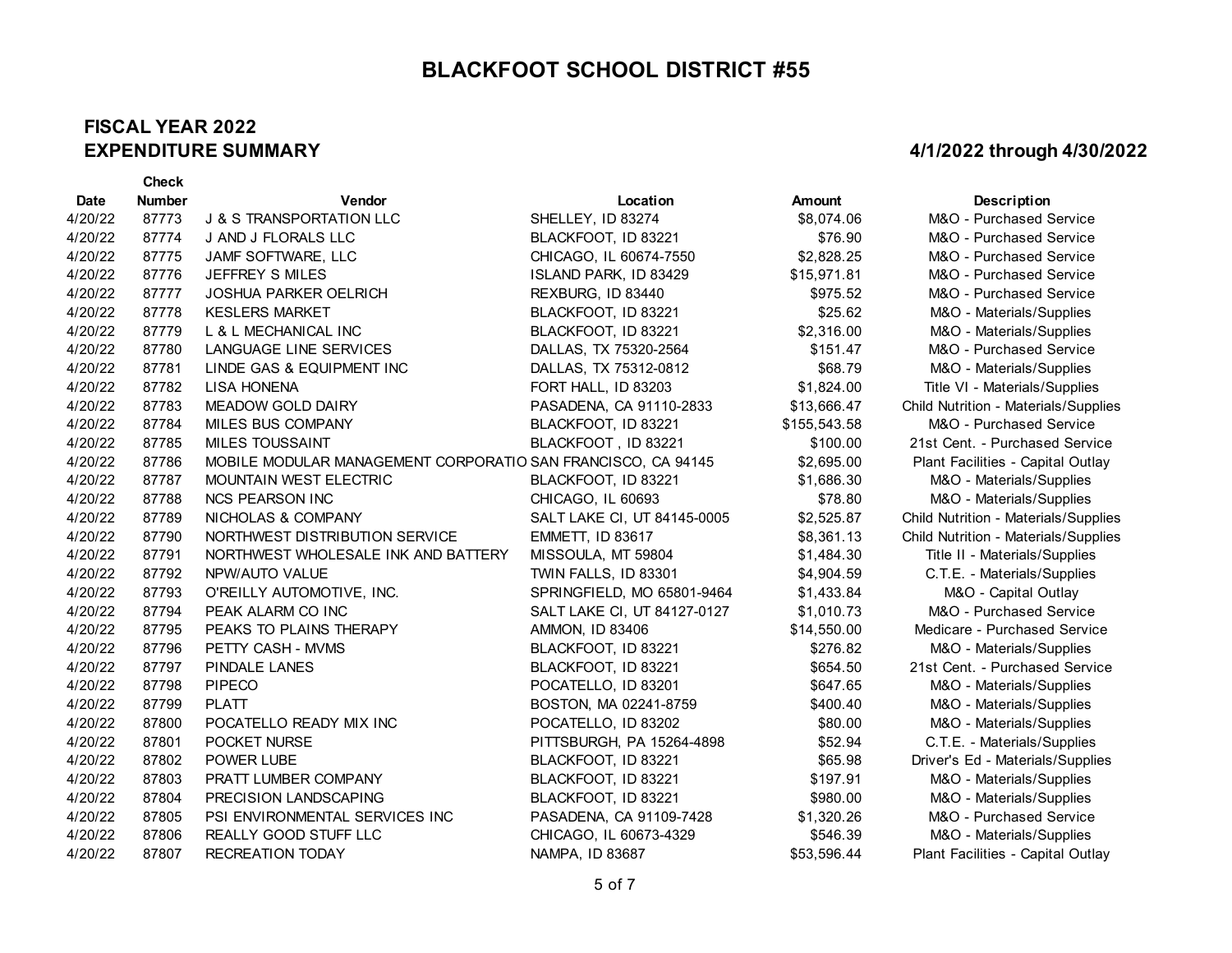#### **FISCAL YEAR 2022 EXPENDITURE SUMMARY**

|             | <b>Check</b>  |                                    |                             |               |                                      |
|-------------|---------------|------------------------------------|-----------------------------|---------------|--------------------------------------|
| <b>Date</b> | <b>Number</b> | Vendor                             | Location                    | <b>Amount</b> | <b>Description</b>                   |
| 4/20/22     | 87808         | <b>REFRIGERATION SUPPLIES DIST</b> | LAKE FOREST, CA 92630       | \$218.98      | M&O - Materials/Supplies             |
| 4/20/22     | 87809         | RESTAURANT & STORE EQUIP CO        | SALT LAKE CI, UT 84110      | \$368.00      | Child Nutrition - Materials/Supplies |
| 4/20/22     | 87810         | <b>RIDLEYS</b>                     | TWIN FALLS, ID 83301        | \$506.90      | M&O - Materials/Supplies             |
| 4/20/22     | 87811         | RIDLEYS CORPORATE OFFICE           | TWIN FALLS, ID 83301        | \$291.83      | C.T.E. - Materials/Supplies          |
| 4/20/22     | 87812         | <b>RIVERSIDE INSIGHTS</b>          | CHICAGO, IL 60674-5058      | \$775.50      | M&O - Materials/Supplies             |
| 4/20/22     | 87813         | <b>RMT EQUIPMENT</b>               | SALT LAKE CITY, UT 84157    | \$2,923.20    | M&O - Materials/Supplies             |
| 4/20/22     | 87814         | ROCHESTER 100 INC                  | ROCHESTER, NY 14692-8901    | \$465.00      | M&O - Materials/Supplies             |
| 4/20/22     | 87815         | ROCKY MOUNTAIN BOILER INC          | IDAHO FALLS, ID 83403       | \$93,552.20   | ARPA - Capital Outlay                |
| 4/20/22     | 87816         | ROXANNA TAPIA                      | BLACKFOOT, ID 83221         | \$81.15       | Child Nutrition - Reimbursement      |
| 4/20/22     | 87817         | SCHOOL SPECIALTY LLC               | PHILADELPHIA, PA 19182-5640 | \$432.80      | Title II - Materials/Supplies        |
| 4/20/22     | 87818         | SHAMROCK FOODS COMPANY             | SEATTLE, WA 98124-1846      | \$1,679.02    | Child Nutrition - Materials/Supplies |
| 4/20/22     | 87819         | SHERWIN-WILLIAMS COMPANY           | POCATELLO, ID 83201-4311    | \$125.00      | M&O - Materials/Supplies             |
| 4/20/22     | 87820         | SHILO INN SUITES - NAMPA           | NAMPA, ID 83687             | \$645.00      | C.T.E. - Purchased Service           |
| 4/20/22     | 87821         | SHOSHONE-BANNOCK TRIBES            | FORT HALL, ID 83203         | \$314.00      | M&O - Purchased Service              |
| 4/20/22     | 87822         | SHRED-IT, C/O STERICYCLE, INC      | CHICAGO, IL 60673-1288      | \$471.27      | M&O - Purchased Service              |
| 4/20/22     | 87823         | SILVER CREEK SUPPLY                | DALLAS, TX 75284-1382       | \$1,255.47    | M&O - Materials/Supplies             |
| 4/20/22     | 87824         | SOURCES OF STRENGTH                | LAKEWOOD, CO 80227          | \$418.21      | <b>ESSER II - Materials/Supplies</b> |
| 4/20/22     | 87825         | SOUTHEASTERN IDAHO                 | BLACKFOOT, ID 83221         | \$3,182.50    | M&O - Purchased Service              |
| 4/20/22     | 87826         | <b>SPARKLIGHT</b>                  | PHOENIX, AZ 85062-8000      | \$70.50       | M&O - Materials/Supplies             |
| 4/20/22     | 87827         | STANDARD PLUMBING & SUPPLY         | SANDY, UT 84070             | \$623.95      | M&O - Materials/Supplies             |
| 4/20/22     | 87828         | STATE DEPARTMENT OF EDUCATION      | BOISE, ID 83720-0027        | \$56.50       | M&O - Purchased Service              |
| 4/20/22     | 87829         | <b>SYSCO</b>                       | <b>BOISE, ID 83717</b>      | \$12,830.41   | Child Nutrition - Materials/Supplies |
| 4/20/22     | 87830         | TADD JENKINS AUTO GROUP            | BLACKFOOT, ID 83221         | \$26.06       | M&O - Capital Outlay                 |
| 4/20/22     | 87831         | TETON STAGE LINES INC              | IDAHO FALLS, ID 83405-1455  | \$22,372.02   | M&O - Purchased Service              |
| 4/20/22     | 87832         | THE MASTER TEACHER                 | MANHATTAN, KS 66505         | \$1,109.50    | M&O - Purchased Service              |
| 4/20/22     | 87833         | THE RIVERSIDE HOTEL                | <b>BOISE, ID 83714</b>      | \$940.52      | C.T.E. - Purchased Service           |
| 4/20/22     | 87834         | TREASURE VALLEY COFFEE             | <b>BOISE, ID 83713</b>      | \$141.52      | M&O - Purchased Service              |
| 4/20/22     | 87835         | <b>TYLER TECHNOLOGIES</b>          | DALLAS, TX 75320-3556       | \$465.00      | ARPA - Materials/Supplies            |
| 4/20/22     | 87836         | <b>VERIZON WIRELESS</b>            | DALLAS, TX 75266-0108       | \$2,280.96    | M&O - Purchased Service              |
| 4/20/22     | 87837         | <b>WAXIE SANITARY SUPPLY</b>       | LOS ANGELES, CA 90074-8802  | \$787.10      | Child Nutrition - Materials/Supplies |
| 4/20/22     | 87838         | WILBUR-ELLIS COMPANY LLC.          | DALLAS, TX 75267-5023       | \$378.34      | M&O - Materials/Supplies             |
| 4/20/22     | 87839         | WOW 1ST, INC.                      | IDAHO FALLS, ID 83404       | \$1,606.50    | Child Nutrition - Materials/Supplies |
| 4/20/22     | 87840         | YAY TECHNOLOGY                     | BLACKFOOT, ID 83221         | \$163.44      | M&O - Materials/Supplies             |
| 4/20/22     | 87841         | PATINO, ANTONIA                    | BLACKFOOT, ID 83221         | \$495.22      | Payroll                              |
| 4/20/22     | 87843         | <b>AFLAC</b>                       | COLUMBUS, GA 31999-0001     | \$31.20       | Payroll Ded                          |